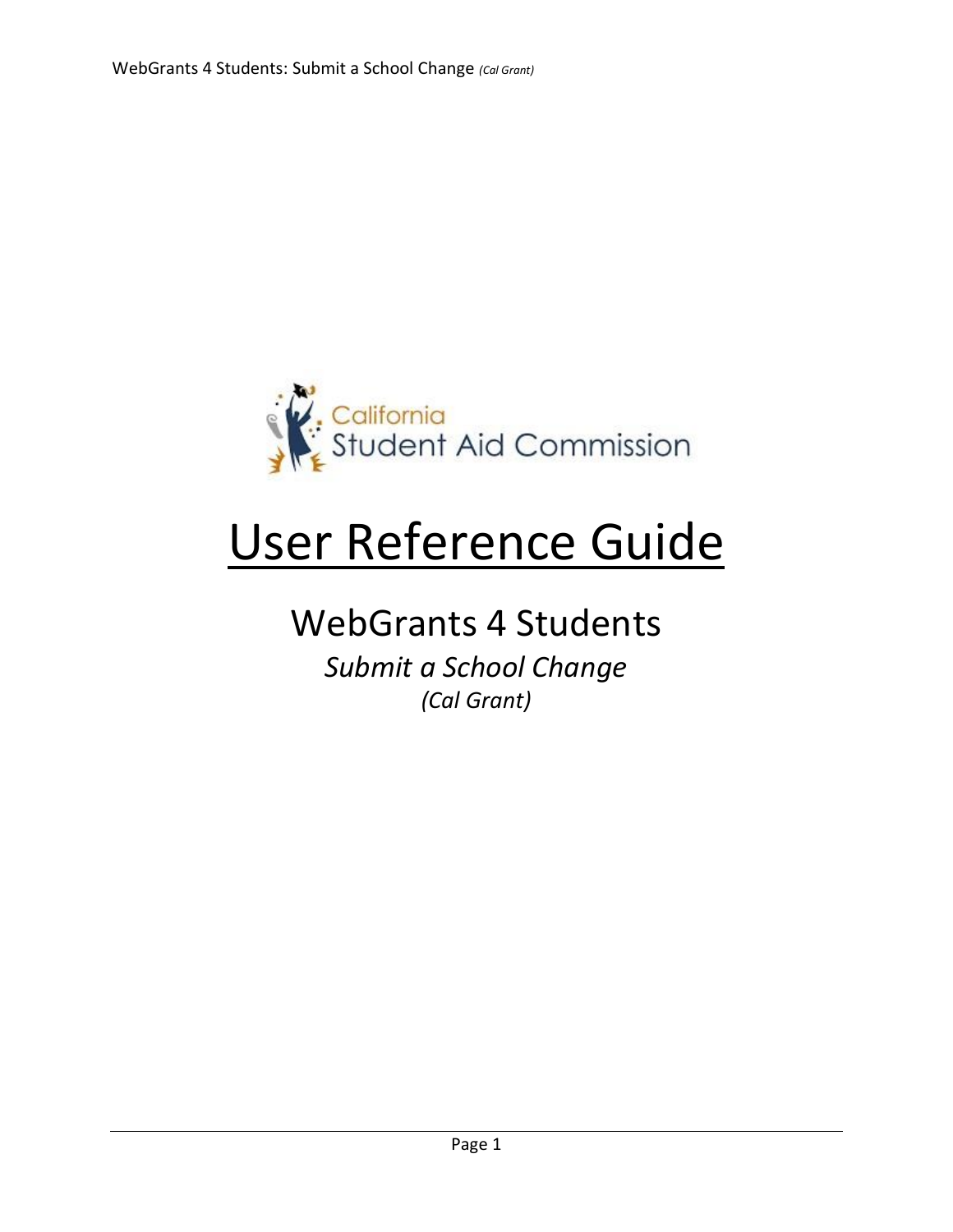### **Table of Contents**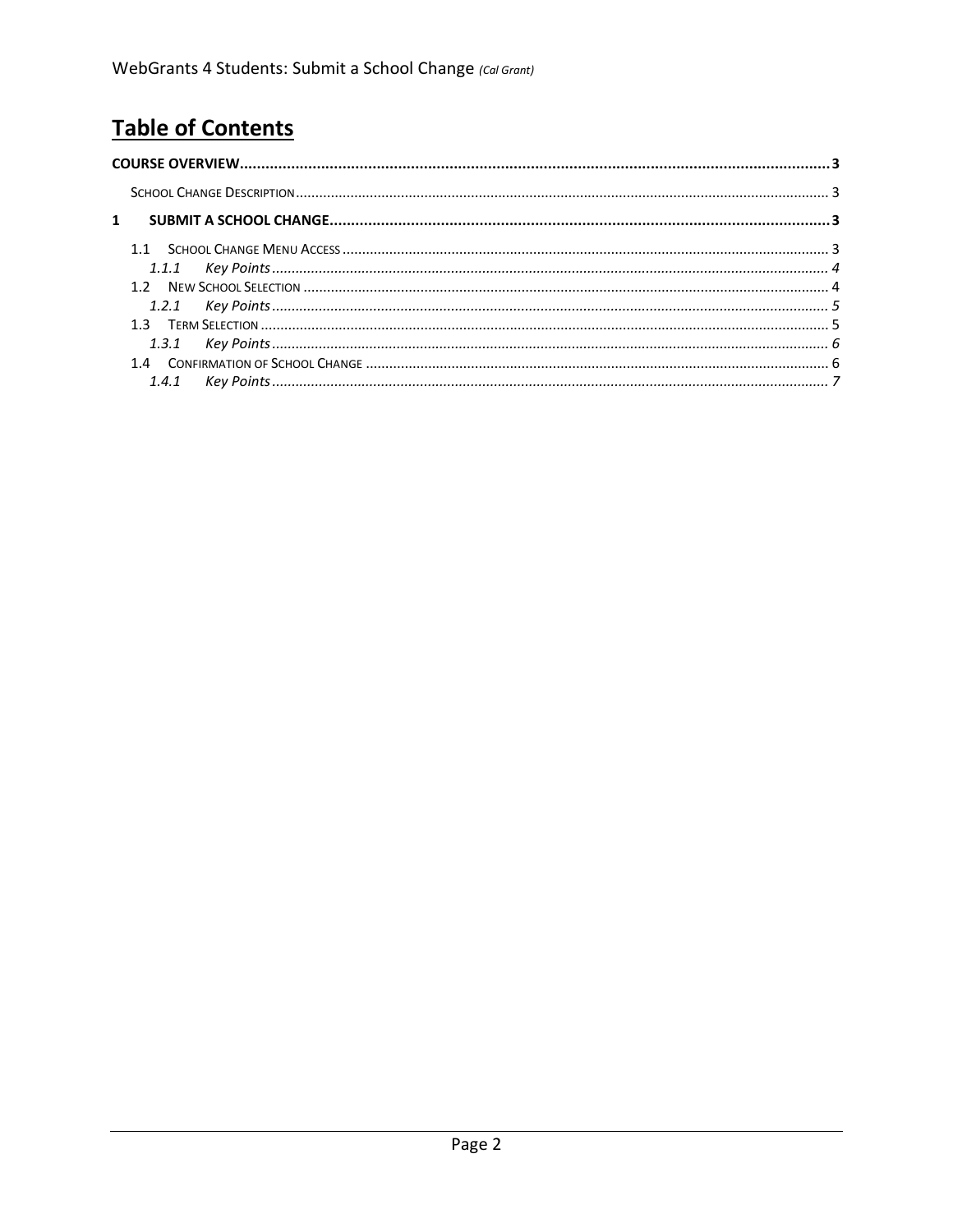#### <span id="page-2-0"></span>**COURSE OVERVIEW**

#### <span id="page-2-1"></span>**School Change Description**

Cal Grant students who will be attending a different Cal Grant eligible school, other than the one they are listed as attending in WebGrants 4 Students, must make a school change in order to receive their award at their new school.

#### **1 SUBMIT A SCHOOL CHANGE**

Lesson Objectives:

• This user guide will explain how a student will submit a school change.



#### **1.1 'School Change' Menu Access**

(Figure 1 – WebGrants 4 Students)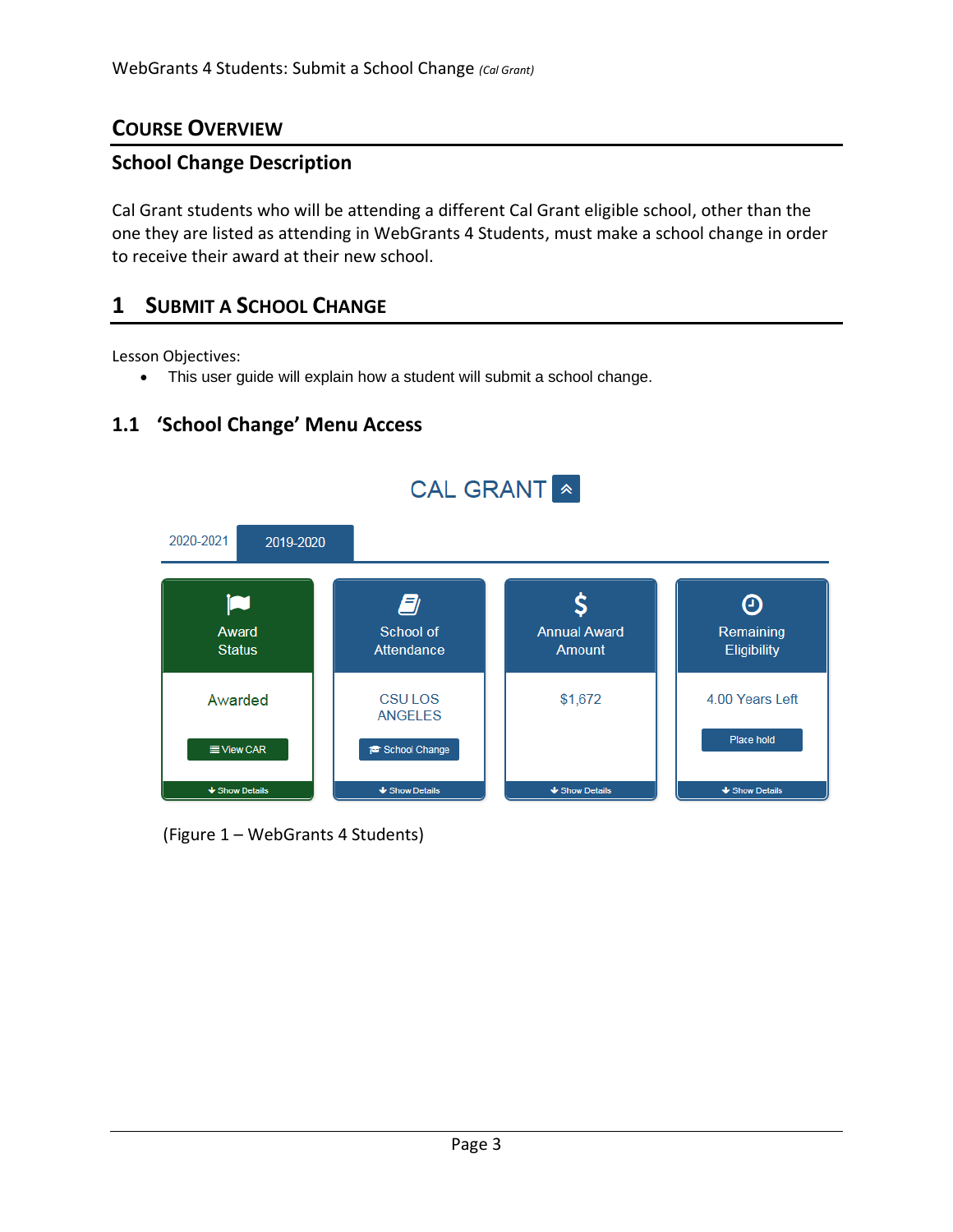| Step | Description                                                           | Action         |
|------|-----------------------------------------------------------------------|----------------|
|      | 1. When a student logs into their WebGrants 4 Students account,       | Complete To-Do |
|      | they will have a 'Cal Grant' menu with four cards (Figure 1). In      | list if 'Award |
|      | order for a student to make a school change, they must first be       | Status' is not |
|      | 'Awarded' under the 'Award Status' card. If the 'Award Status' card   | 'Awarded'      |
|      | does not display an 'Awarded' status, the student will not be able    |                |
|      | to make a school change. Students will need to complete all "To-      |                |
|      | Do" list items in order to obtain an 'Awarded' status.                |                |
|      | 2. Note: While completing all "To-Do" items is required in order to   | <b>NA</b>      |
|      | receive Cal Grant consideration, it does not determine Cal Grant      |                |
|      | eligibility and does not guarantee that a student will be awarded     |                |
|      | a Cal Grant.                                                          |                |
|      | 3. Once the student has the 'Awarded' status they will then click the | Click 'School  |
|      | 'School Change' button under the 'School of Attendance' card.         | Change'        |

#### <span id="page-3-0"></span>**1.1.1 Key Points**

• Log into WebGrants 4 Students and click the 'School Change' button under the 'Cal Grants' panel, 'School of Attendance' card.

#### **1.2 New School Selection**

| <b>图 Choose school</b>                  |                    |                           |
|-----------------------------------------|--------------------|---------------------------|
| <b>Current School</b>                   |                    | <b>Choose New School</b>  |
| School Code: CSU LOS ANGELES - 00114000 | <b>School Code</b> | CSU SACRAMENTO - 00115000 |
| <b>Housing Code: WITH PARENTS</b>       |                    | <b>Choose this School</b> |
|                                         |                    |                           |

#### (Figure 2 – WebGrants 4 Students)

| Step | Description                                                         | Action         |
|------|---------------------------------------------------------------------|----------------|
|      | 1. After clicking 'School Change' a pop-up will appear (Figure 2)   | Select the new |
|      | showing the school the student is currently listed as attending on  | school of      |
|      | the left, and a drop-down list of schools on the right. The student | attendance     |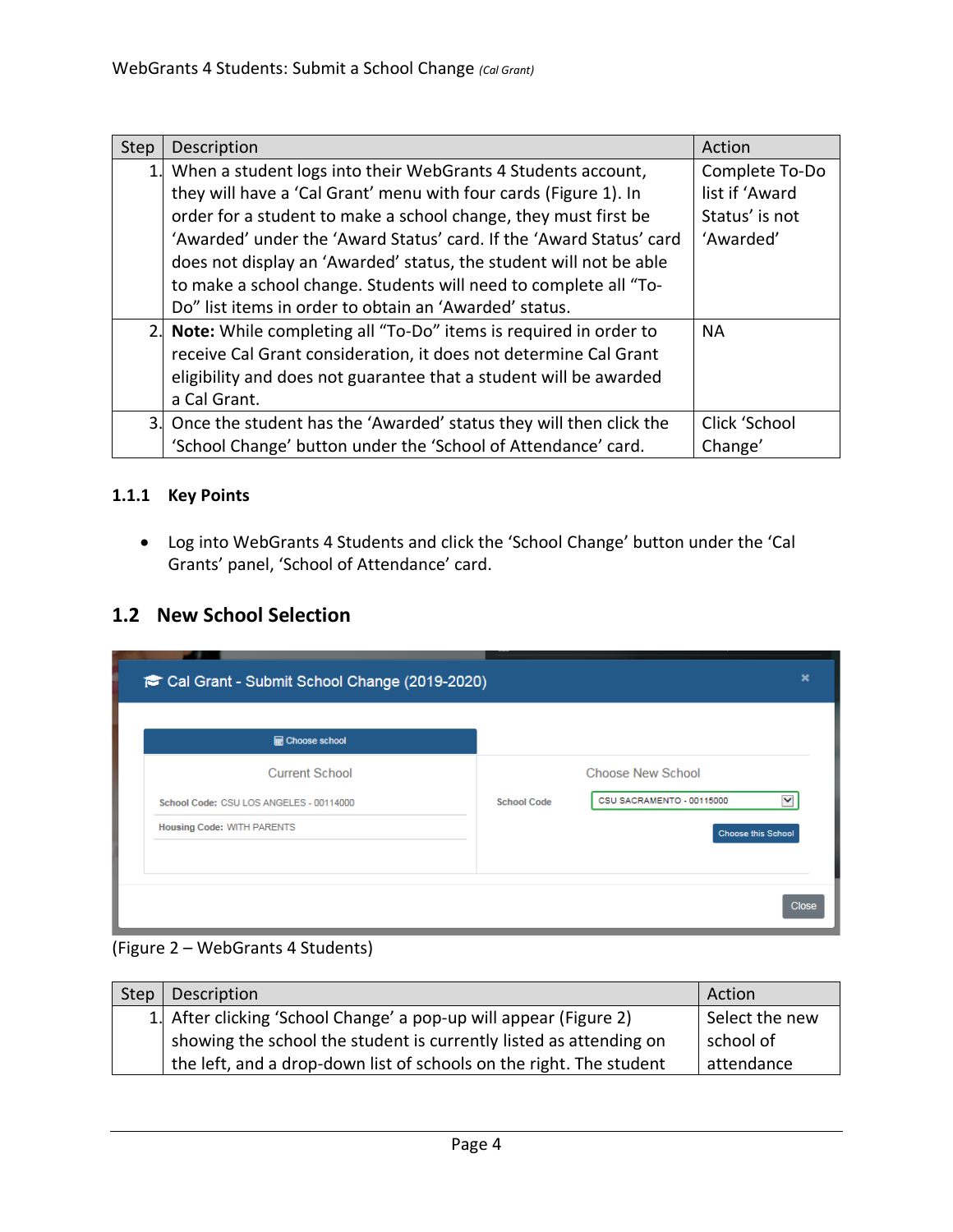| must then click on the drop-down arrow and select the school they    | from the drop- |
|----------------------------------------------------------------------|----------------|
| will be attending.                                                   | down list      |
| 2. After the student confirms that they selected the correct school, | Click 'Choose  |
| they must select 'Choose this school'.                               | this school'   |
| 3. Note: Universities of California (UCs) will all be grouped under  | 'NA'           |
| 'UNIV of ' and many California State Universities (CSUs) will be     |                |
| grouped under 'CSU'.                                                 |                |

#### <span id="page-4-0"></span>**1.2.1 Key Points**

- Select the school you plan on attending from the drop-down list.
- Click 'Choose this School'.

#### **1.3 Term Selection**

|                                                                    | <b>■ Choose school</b>                                                                                                                                                                                                                                                                                                                                                                                                                                                                                                                                          | Submit                                                                                                                                                 |
|--------------------------------------------------------------------|-----------------------------------------------------------------------------------------------------------------------------------------------------------------------------------------------------------------------------------------------------------------------------------------------------------------------------------------------------------------------------------------------------------------------------------------------------------------------------------------------------------------------------------------------------------------|--------------------------------------------------------------------------------------------------------------------------------------------------------|
| <b>School Change History</b>                                       |                                                                                                                                                                                                                                                                                                                                                                                                                                                                                                                                                                 |                                                                                                                                                        |
| School Change To:                                                  | <b>CSU SACRAMENTO</b>                                                                                                                                                                                                                                                                                                                                                                                                                                                                                                                                           |                                                                                                                                                        |
| Select Term:                                                       | Spring                                                                                                                                                                                                                                                                                                                                                                                                                                                                                                                                                          | M                                                                                                                                                      |
| need from you to determine your eligibility.<br>I understand that: | • My final Cal Grant award amount will be determined by my school.                                                                                                                                                                                                                                                                                                                                                                                                                                                                                              | Please allow up to one week for your school to receive the updated information. You may contact your financial aid office to determine what they might |
|                                                                    | . My school will re-verify my Cal Grant eligibility prior to disbursing my award.<br>. School changes reported too late may result in non-payment for one or more terms.<br>. When submitting a school change, make sure the school listed is listed on your financial aid application.<br>. If you have an MCS scholarship, please contact your school on file for your MCS award to initiate a school change<br>7 I have read and understand the above statements. I have confirmed that I want to proceed this school change.<br><b>Submit School Change</b> | Choose Another School                                                                                                                                  |

#### (Figure 3 – WebGrants 4 Students)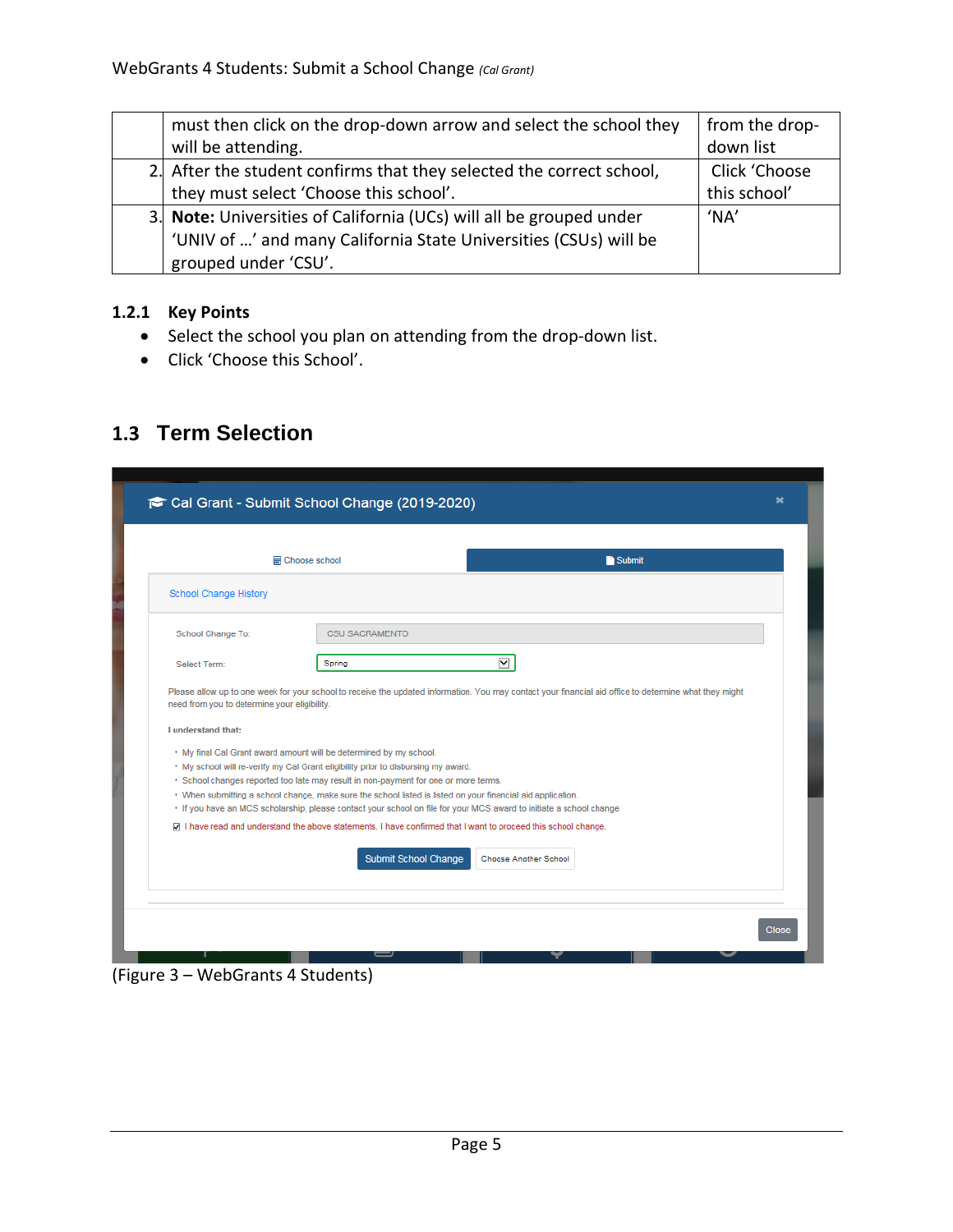| Step | Description                                                    | Action                 |
|------|----------------------------------------------------------------|------------------------|
| 1.   | After selecting 'Choose this School' the student will be       | Select the term of     |
|      | presented with the 'Select Term' option (Figure 3). The        | attendance at the new  |
|      | student must select the term for which they will begin         | school                 |
|      | attending the newly selected school for.                       |                        |
|      | 2. Note: If a student has not received a disbursement or       | 'NA'                   |
|      | another qualifying transaction (i.e., a leave of absence) for  |                        |
|      | the prior semester, a school change will not be permitted.     |                        |
|      | 3. The student should read over the disclaimer explaining the  | Read disclaimer        |
|      | impact processing a school change may have.                    |                        |
|      | 4. The student must then click the 'read, understand, and wish | Click disclaimer check |
|      | to proceed' disclaimer box, followed by 'Submit School         | box and click 'Submit  |
|      | Change'.                                                       | School Change'         |
|      | 5. Note: It may take up to a week for the new school to        | 'NA'                   |
|      | receive the updated school change information.                 |                        |

#### <span id="page-5-0"></span>**1.3.1 Key Points**

- Select the term you plan to begin enrollment at the new school.
- Click disclaimer checkbox, then click 'Submit School Change'.

#### **1.4 Confirmation of School Change**



(Figure 5 – WebGrants 4 Students)